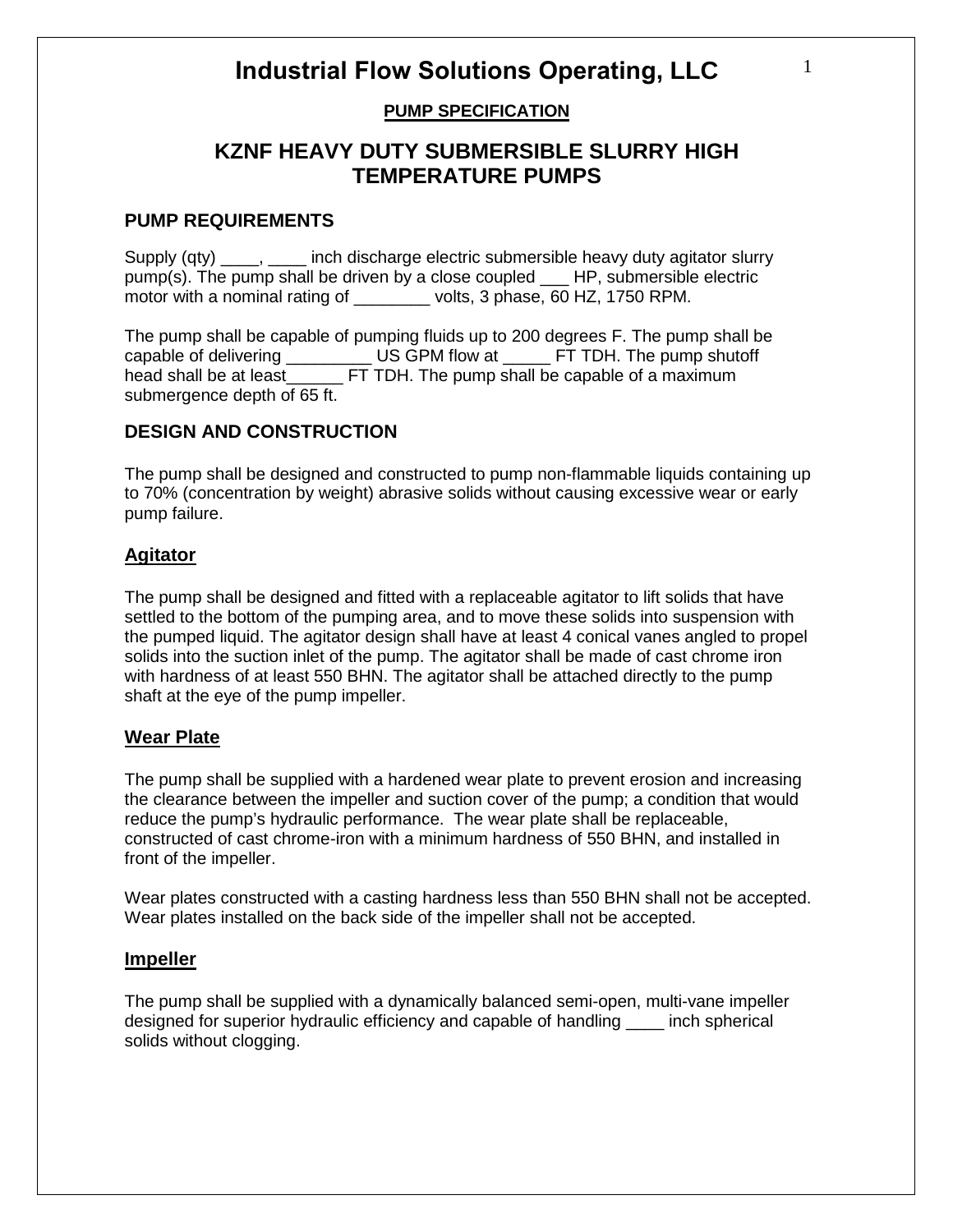# **PUMP SPECIFICATION**

# **KZNF HEAVY DUTY SUBMERSIBLE SLURRY HIGH TEMPERATURE PUMPS**

#### **Volute**

The pump volute shall be constructed from *(choose one)*

Treated ductile iron with a hardness not less than 300 BHN

Treated ductile iron, supplied under the brand name "Hi-Hard" with hardness not less than 700 BHN

### **Discharge**

The pump design and construction shall have a top discharge, with a NPT connection. Pumped liquid shall pass from the volute through the pump housing cast around the motor housing. The pumped liquid shall act as a water jacket to cool the motor and to permit pumping down to a depth of *(choose one*) (12) / (16) inches without overheating the motor.

The pump housing shall be constructed of treated cast ductile iron with hardness not less than 300 BHN.

#### **Seals**

The pump shall be supplied with four independent seals designed to prevent fluid from entering the motor housing.

The pump seal chamber shall be isolated from the pumped liquid by a lip seal constructed from Fluorelastomer (FKM) rubber.

Two mechanical shaft seals shall be installed in an oil filled seal chamber designed to permit inspection and drainage and prevent over-filling without disassembly of the pump stand, agitator and impeller.

The two mechanical seals that shall be lubricated hydro-dynamically by Shell FM32 – food grade NSF approved non toxic oil.

The rotating and the stationary seal rings in both the lower mechanical and upper mechanical seals shall be constructed of Silicon Carbide and shall be held in contact by a common 304SS spring.

#### **Seal Minder®**

Optional: *(delete if not specified*) The motor shall be protected from shorting due to mechanical seal failure by a **Seal Minder**®, to detect the presence of water in the seal oil chamber. The probe is connected to a 24 VAC power source (by operator). The probe in the seal chamber measures the resistance in the fluid (oil). If the resistance drops below a preset amount, an alarm is triggered in the control panel.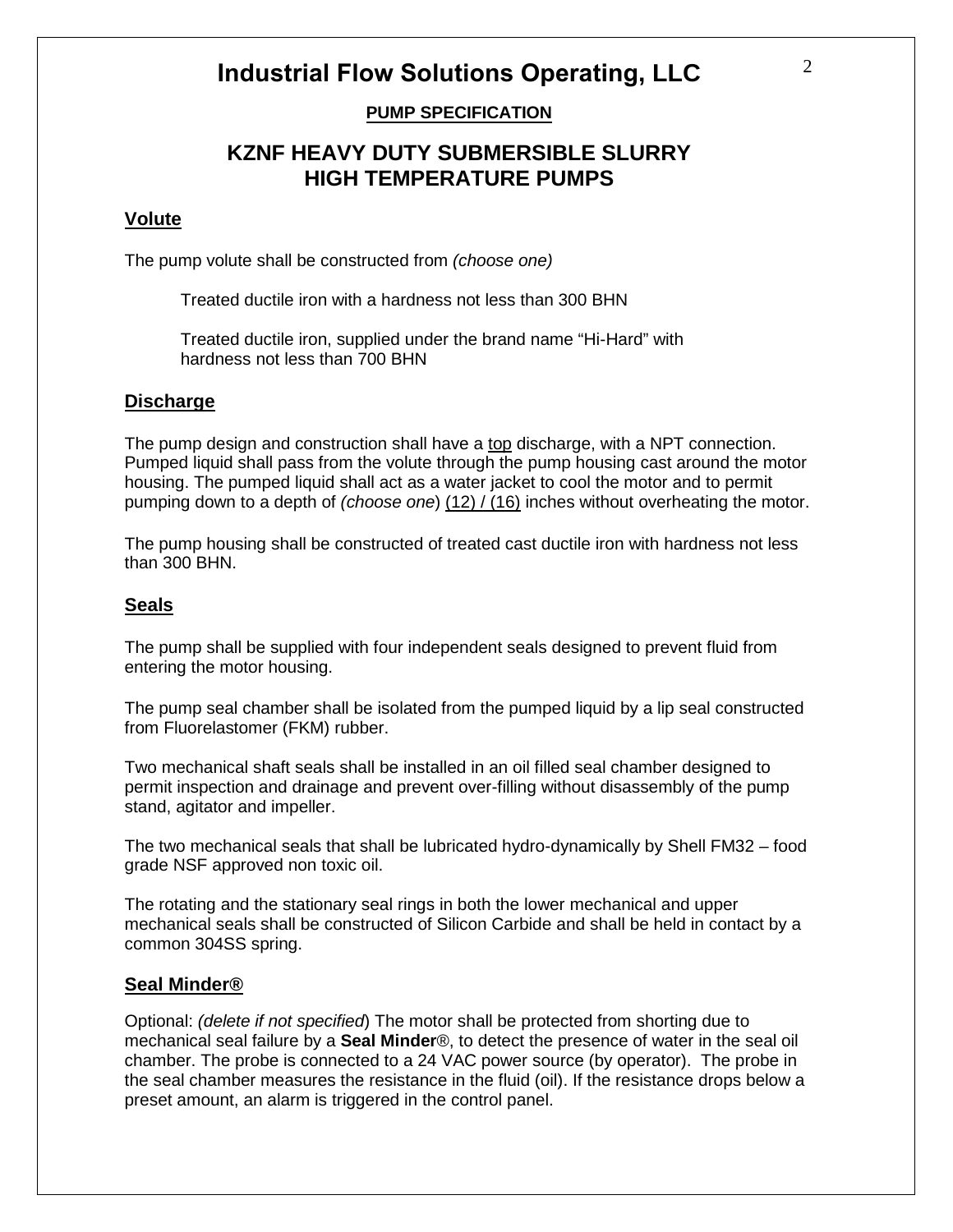# **PUMP SPECIFICATION**

# **KZNF HEAVY DUTY SUBMERSIBLE SLURRY HIGH TEMPERATURE PUMPS**

#### **Motor**

The pump motor shall be designed specifically for submersible pump usage and continuous duty of pumped liquid up to 200°F. The motor shall be a Nema B design induction type in an oil filled chamber. The stator windings and leads shall be insulated with moisture resistant Class R insulation rated for 426°F.

The motor horsepower shall be non-overloading over the full range of the performance curve, from shut-off to full-flow. The combined service factor (frequency, voltage and liquid specific gravity) of the motor shall be 1.15.

The motor shall be protected from failure from overheating by a three thermal switches wired in series and imbedded in each phase winding for final connection to motor control. The sensors are set to open when the stator winding reaches 300° F.

The motor design is capable of inverter duty operation with a turn down ratio that will allow a frequency operation range from 60Hz to 30Hz.

The motor cover shall have a threaded fitting to permit air testing of the motor cover and power cord inlet seal against leakage.

### **Power Cord**

The pump shall be supplied with a 50 foot power cord (alternative lengths optional) connected to the motor lead wires in water and oil resistant sealed epoxy potting. The five lead, redundant ground, power cord shall be sized in accordance with NEC standards. The outer jacket of the power cord shall be oil resistant and capable of submergence in water up to 200°F.

Optional: *(delete above and insert*): The pump shall be supplied with a \_\_\_\_\_\_\_ foot power cord.

The power cord shall be protected by a strain relief, attached to the motor cover. The strain relief will be sized to absorb the load and prevent the power cord leads from being separated from their connection to the motor lead wires, if the power cord is pulled, as in the act of attempting to lift the pump by the cord.

The power cord entry shall be sealed by a gland fitted with a BUNA rubber molded power cord sleeve, attached to the pump cover, and the power wire leads shall be independently connected to the motor wire leads in an epoxy potting.

### **Rotor Shaft**

The rotor (pump) shaft shall be constructed of corrosive resistant 410SS and be of sufficient diameter to handle radial loads over the full range of the pump's performance curve while pumping high concentrations of solids.

The rotor (pump) shaft shall be protected by a replaceable hardened shaft sleeve.